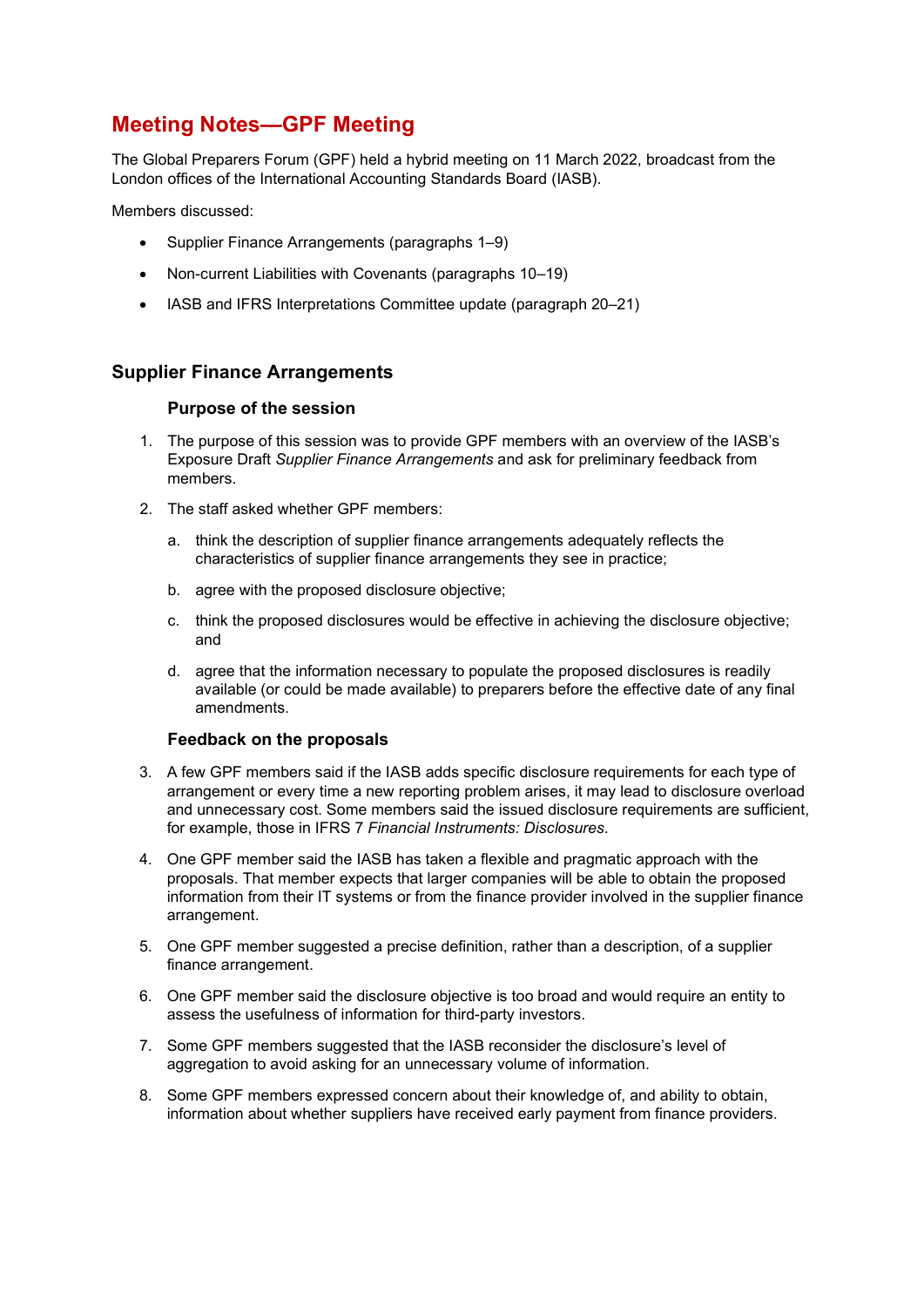## Next steps

9. The staff will consider GPF members' comments together with the feedback on the Exposure Draft and present a summary to the IASB.

# Non-current Liabilities with Covenants

- 10. The purpose of this session was to seek GPF members' views on the Exposure Draft Noncurrent Liabilities with Covenants, which proposes amendments to IAS 1 Presentation of Financial Statements. The staff provided an overview of the Exposure Draft before asking members whether they agreed with the IASB's proposals on:
	- a. classification of liabilities as current or non-current—only covenants with which an entity must comply on or before the reporting date would affect a liability's classification as current or non-current.
	- b. separate presentation—an entity would be required to present separately in its statement of financial position non-current liabilities subject to compliance with covenants within 12 months after the reporting date.
	- c. disclosure of information about covenants—an entity would be required to disclose information that enables investors to assess the risk that the liability could become repayable within 12 months, including:
		- i. the covenants (their nature and the date on which the entity must comply with them);
		- ii. whether the entity would have complied with the covenants at the reporting date; and
		- iii. whether and how the entity expects to comply with the covenants in the future.

## Overall agreement

11. GPF members welcomed the IASB's decision to propose amendments to IAS 1 in response to stakeholders' concerns about the outcomes of applying Classification of Liabilities as Current or Non-current (the amendments to IAS 1 issued in January 2020).

#### Classification of liabilities as current or non-current

12. GPF members supported the IASB's proposals on the classification of liabilities as current or non-current. One GPF member said entities should be allowed to consider waivers obtained after the reporting date when classifying a liability as current or non-current.

#### Separate presentation of non-current liabilities with covenants

13. GPF members generally said it was unnecessary to require separate presentation of noncurrent liabilities with covenants in the statement of financial position. One GPF member said it may be costly to obtain the information required for separate presentation, and disclosing that information in the notes would be enough. Another GPF member said entities should apply judgement in determining whether separate presentation is necessary based on their particular circumstances.

#### Disclosure of information about covenants in the notes

14. One GPF member said disclosing information about covenants was a legitimate request from investors. However, that member asked whether the proposals would require an entity to